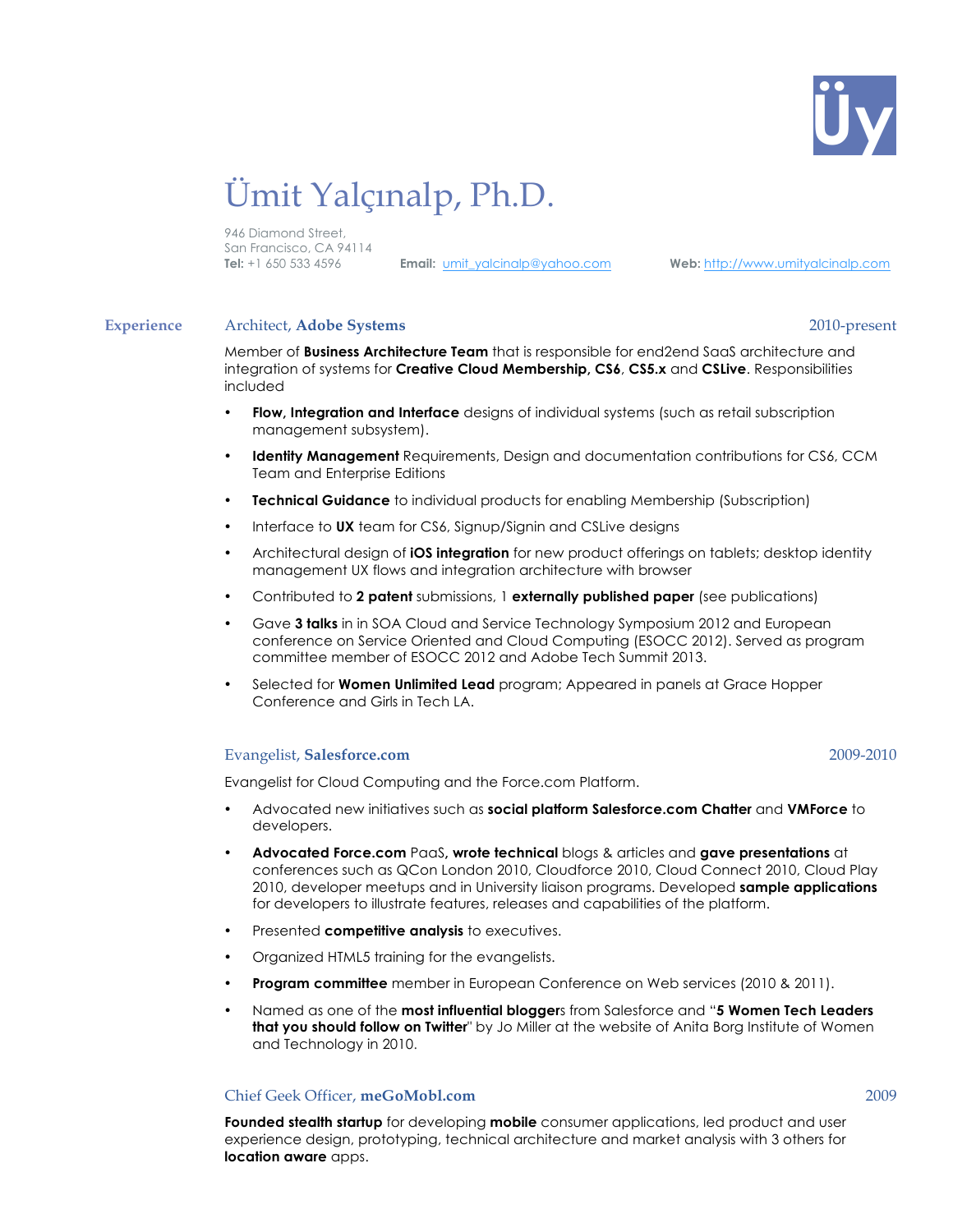Üy

- Research Architect, **SAP Labs** 2004-2009
- Hired and managed a team of 4 in SAP Research.
- Led a novel **declarative and metadata driven application development** and data oriented service paradigm targeted **for next generation developers**, with a new **RESTfu**l transaction protocol, domain specific languages (**DSL**), **Web2.0** technologies (such as Ajax, HTML, Javascript libraries & Ruby), to simplify enterprise application development. Developed a new framework for **dynamically generated UI flows** with templates and scripting.
- Investigated **emerging social networks** for enterprise applications.
- **Speaker** at conferences, including OASIS and SOA Symposiums.
- **Co-supervised** a MS Thesis successfully completed (Hasso Plattner Institute in Germany).
- **Co-authored** a book on Web Services and Contract design. (see publications)
- **Program committee** member in International Conference on Service Oriented Computing (2008)
- **Author**ed and **editor** of/**contributor** to several specifications in standards organizations such as **W3C, OASIS** and **Java Community Process** (see publications)
- Provided **architectural development**, **guidance** and **program management** to internal groups utilizing the **standards** and **emerging technologies** that were considered for standardization on Java, various specifications for Web Services and EJB 3.0.
- Worked as a **liaison to external partners** on standards development, positioning, issue resolution and acceptance.
- Ranked **3rd in blogging** in SAP on Web Services.

### Consulting Member of Technical Staff, **Oracle** 2002-2004

- **Architect for the Web Services stack** developed with JAXRPC and data binding JAXB.
- Set **technical direction** for WSDL, Policy and data binding.
- Represented Oracle in **standards bodies for Java and Web Service** development.
- Author of several Oracle position papers and submissions to w3c.

### Staff Software Engineer, **Sun Microsystems** 1998-2002

- Architect. Co-authored **EJB** 2.0 spcification and **developed EJB QL**. Worked externally with partners and internally with developers driving the specification to completion and deployment. Contributed to other Java specifications, such as Servlet, JSP, Connector, J2EE. Led **content transformation** service architecture and development to support heterogeneous browser clients ranging from mobile devices to desktops using XSL, XML and HTML.
- **Speaker** at JavaOne Conferences.
- Sun's representative to **XML Query, XML Core, XSL** working groups in **w3c** and related internal engineering leadership groups.
- Authored several patents, and awarded patent.

### Manager/Researcher, **Price Waterhouse Coopers Research Center** 1996-1998

• Led the deployment and adoption of **NotesExplorer**, a research product for knowledge extraction from semi-structured in Lotus Notes databases to 5000+ users. Led the investigation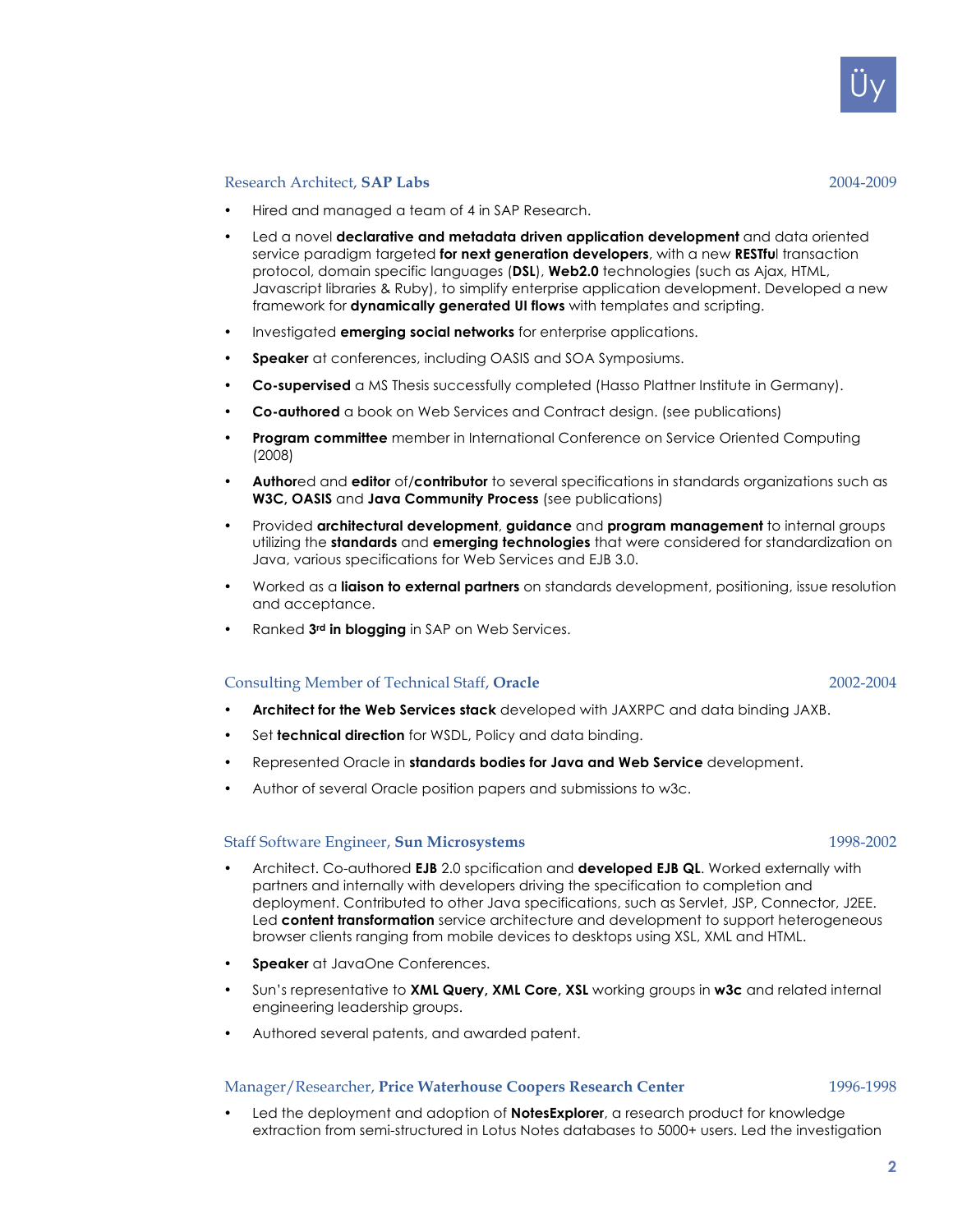### of **load balancing architecture** and various enhancements to the system.

- Developed a novel **messaging** system for alerting users on **Edgar filings** collaborating and integrating with other researchers.
- Arranged PW's participation in **Java Foundation Classes beta program** at Sun Microsystems and organized a developer day with Sun, IBM, BEA and Microsoft.

### Staff Software Engineer, **Sybase Inc**. 1995-1996

- Led the development of **web.sql**, Sybase's **first web product** for connectivity that allowed HTML pages to embed high level **connectivity tags** and Perl statements.
- Key developer in building a prototype for web based GUI tool pioneering JavaScript using specific database metadata.

## Application Architect, **Vantive** 1994-1995

• Owner of the design, implementation, deployment and support of **Help Desk** product.

# Manager/Lead, Ouintus Corp. 1992-1994

• Responsible for **Quintus WorkPro** product family.

- **Education Ph.D**. Case Western Reserve University 1991 **M.S**. Case Western Reserve University (**best MS thesis award**) 1987 **B.S**. Middle East Technical University (**top in graduating class**)
	- **Skills** Design and Architecture of new products for the web; Product development in every cycle of development from research to conceptualization, from development to deployment and testing; Extremely quick learner and thinker; Technology Evangelism; Author of technical books, specifications, articles and position papers; Speaker at Conferences; Provider of technology evaluation, architectural and technology guidance to multiple departments within a corporation; Technology and project management to meet customer requirements; Effective with junior engineers as well as senior level management towards achieving common goals; Very creative, flexible and goal oriented; Positive outgoing personality. New concepts and design enthusiast; Mentor to other women engineers;

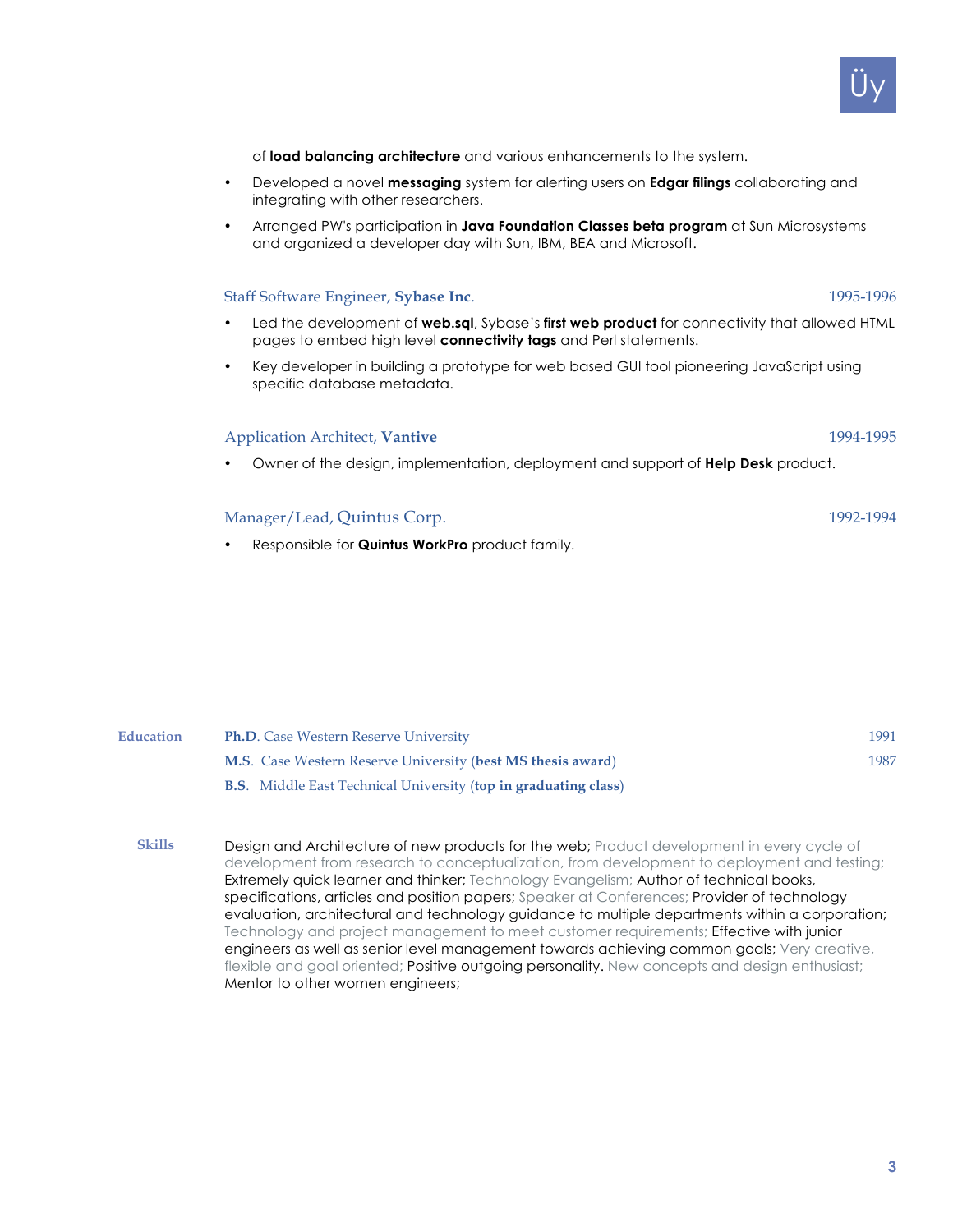# **Select Publications:**

### **Book:**

• **Web Service Contract Design and Versioning for SOA,** *co-author*, Prentice-Hall**,** 2008.

# **Refereed Conference Papers:**

- **Device Token Protocol for Persistent Authentication shared Across Applications**, John Trammel, Umit Yalcinalp, Andrei Kalfas, James Boag, Dan Brotsky, Springer-Verlag Lecture Notes In Computer Science, Proceedings of ESOCC 2012.
- **A grammar for standardized Wiki markup***,* Martin Junghans, Dirk Riehle, Rama Gurram, Matthias Kaiser, Mário Lopes, Umit Yalcinalp, WikiSymposium 2008.
- **Quintus WorkPro Architecture: A glue for Building Business Applications**, L. Ü. Yalçınalp, G. Saab, D. Ferguson and D. Bowen, *Proceedings of Second international Conference on Practical Applications of Prolog*, pp. 581--591, 1994.
- **Ushell: An Environment for Introduction to Logic Programming***,* L. Ü. Yalçınalp*, in Proceedings of the 1993 ACM/SIGAPP Symposium on Applied Computing,* pp. 598--603, ACM Press, 1993*.*
- **Utilizing Groupware: BP's Knowledge Networks Project** , D. MacIntosh and L. Ü. Yalçınalp, in *Proceedings of Groupware92*, Morgan--Kaufmann, pp. 456--460, 1992.
- **Uncertainty Reasoning in Prolog with Layered Meta-Interpreters**, L. Ü. Yalçınalp and L. Sterling, in *Proceedings of the 7th IEEE Conference in AI Applications*, pp. 398--402, IEEE Press, 1991.
- **Building Embedded Languages and Expert System Shells in Prolog**, L. Ü. Yalçınalp and L. Sterling, in *Proceedings of the Tools for Artificial Intelligence Conference*, pp. 56--62, IEEE Press, 1990.
- **Explaining Prolog-Based Expert Systems Using a Layered Meta-Interpreter**, L. Sterling and L. Ü. Yalçınalp, in *Proceedings of 11th International Joint Conference in Artificial Intelligence*, pp. 66--71, Morgan--Kaufmann, 1989.

# **Industry Standards Specifications:**

- **Service Component Architecture Policy Association Framework,** September 2006, *editor***,** Open SOA Collaboration. (www.osoa.org)
- Editor for **WS-Policy Family** of Specifications. Also original author of W3C member submission documents, **Web Services Policy Framework** (March 2006) and **Web Services Policy Attachment** (March 2006). Co-Author of the **Web Services Policy Guidelines for Policy Assertion Authors** document with Maryann Hondo (IBM) and contributed to WS-Policy working group. This document was adapted as a WS-Policy working group deliverable.
- **SOAP 1.1 Binding for MTOM 1.0,** March 2006. W3C Member Submission.
- **WSDL 1.1 Binding Extension for SOAP 1.2,** March 2006. W3C Member Submission.
- **Web Services ReliableMessaging** and **Web Services ReliableMessaging Policy Assertion (***WS-RM Policy***),** *editor,* WS-RX technical committee in OASIS.
- **Web Services Addressing Metadata**, *editor,* WS-Addressing working group in w3c.
- **SAP User Experience Report on XML Schema**, May 2005. Presented at the XML Schema Users Workshop in w3c.
- **Describing Media Content of Binary Data in XML,** Anish Karmarkar and Ümit Yalçınalp**,** *editors***,** W3C Working Group Note, 4 May 2005.
- **Position Paper for W3C Constraints and Capabilities Workshop**, Ashok Malhotra and Ümit Yalçınalp, October 2004, Presented in w3c Workshop.

Üy